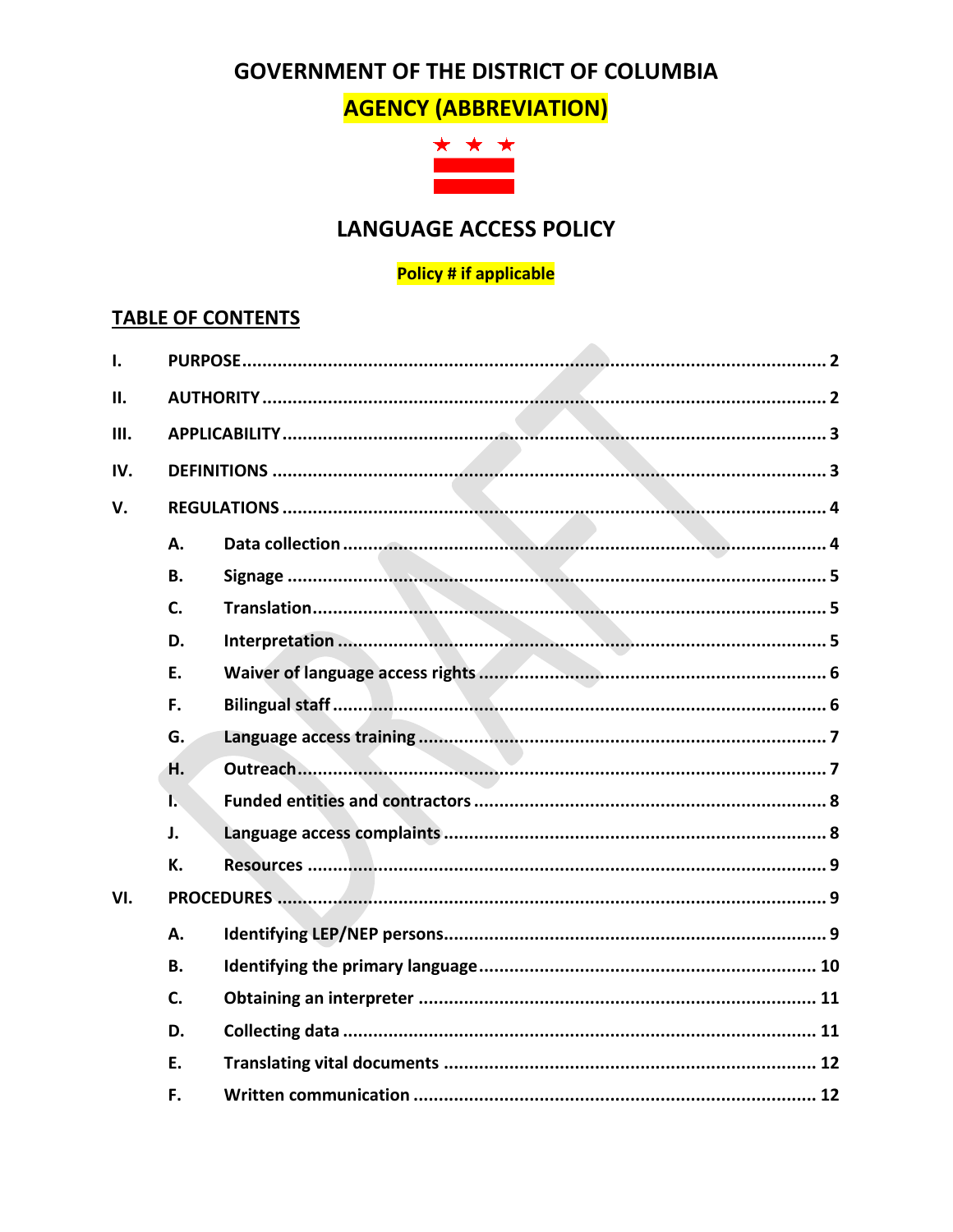|      | G. |  |
|------|----|--|
|      | н. |  |
| VII. |    |  |
|      | А. |  |
|      | В. |  |
|      | C. |  |
|      |    |  |

## <span id="page-1-0"></span>**I. PURPOSE**

The purpose of this policy is to ensure that the agency's programs and services meet the requirements of Law 15-167, the "Language Access Act of 2004." Law 15-167, enacted on April 21, 2004, seeks to promote greater public access and participation in government services, programs, and activities. D.C. Official Code § 2-1931 designates the agency as a covered entity with major public contact under this law. As such, the agency must provide equal access to programs and services to all persons living in, working in, or visiting the District of Columbia, regardless of their ability to speak English. Specifically, the agency must:

- (1) Establish and implement a Biennial Language Access Plan, and report the plan's progress on a quarterly basis to the D.C. Office of Human Rights;
- (2) Identify a Language Access Coordinator;
- (3) Collect and analyze data on the demand for agency services in languages other than English;
- (4) Provide written translations of vital documents into non-English languages that meet the language threshold;
- (5) Offer interpretation services;
- (6) Conduct outreach to limited and non-English proficient communities; and
- (7) Train staff on language access compliance.

## <span id="page-1-1"></span>**II. AUTHORITY**

This policy is consistent with the agency's mission, as well as applicable federal and District of Columbia laws, rules, and regulations. These laws, rules, and regulations include but are not limited to [*insert relevant, agency-specific regulations and policies*]; the Civil Rights Act of 1964; the Language Access Act of 2004, D.C. Law 15-167, D.C. Official Code §2-1931 *et seq.*, effective June 19, 2004; and D.C. Municipal Regulations 4-12 (Language Access Act).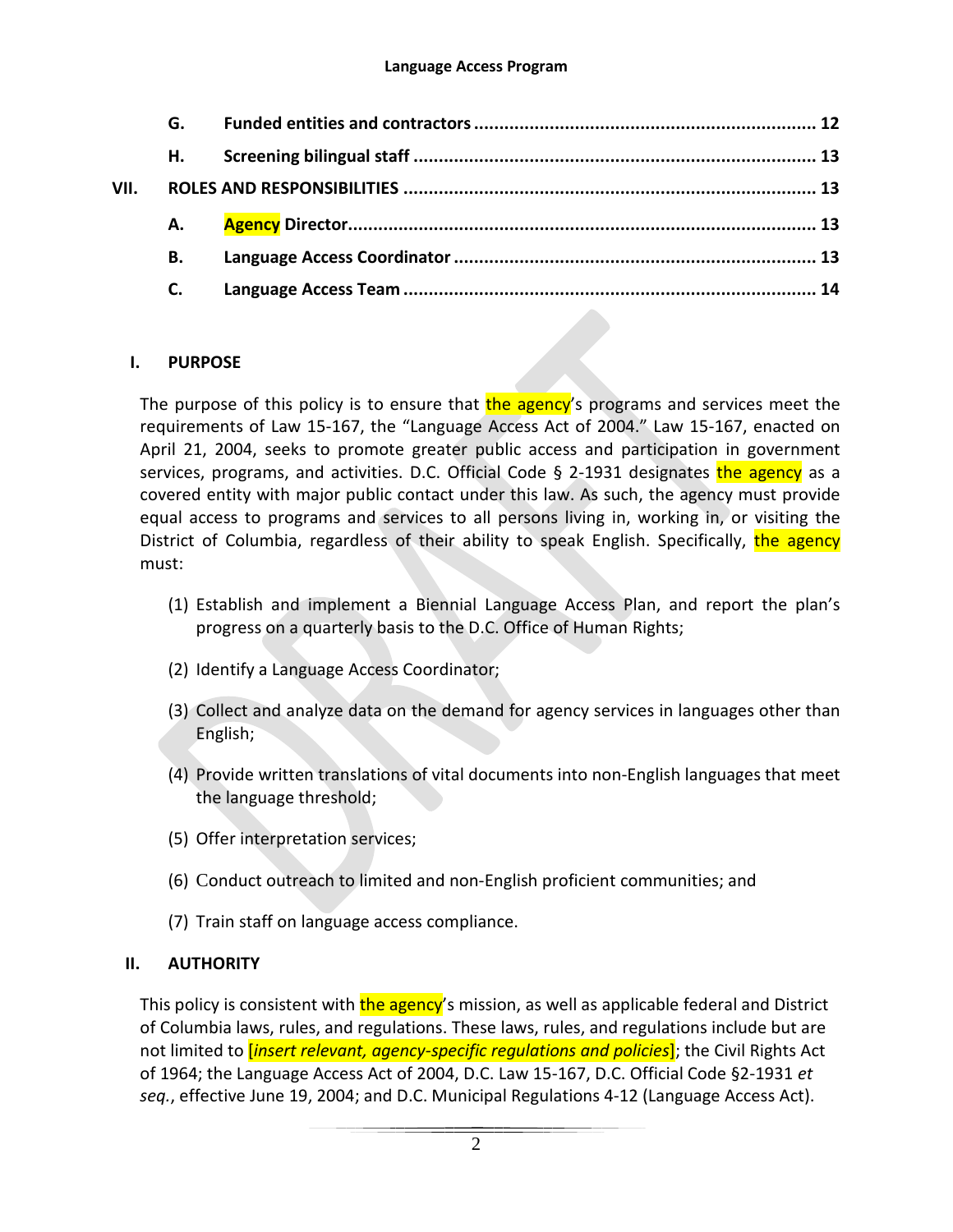#### <span id="page-2-0"></span>**III. APPLICABILITY**

This policy shall apply to all **agency** members, defined as all employees as well as volunteers, grantees, contractors, and affiliates providing direct services to the public on the agency's behalf.

#### <span id="page-2-1"></span>**IV. DEFINITIONS**

For the purpose of this policy, the following definitions apply:

- **A. "Bilingual"** refers to the ability to use two languages proficiently.
- **B. "Biennial Language Access Plan (BLAP)"** is a set of tailored goals and action items meant to improve a DC government agency's language access services. The BLAP contains specific and measurable action plans in areas of data collection, translation of vital documents, training of public contact staff, outreach initiatives, and hiring of bilingual staff that the agency commits to implement within a set timeline over a two-year period.
- **C. "Customer"** means an individual who may attempt to benefit from or receive services that the agency provides.
- **D. "Interpretation"** is the conversion of oral wording from one language (the source language) into equivalent oral wording in another language (the target language). Interpretation may occur in-person or over the phone. Although the public and media often use the term interchangeably with "translation," the word "interpretation" refers to oral speech and "translation" refers to written texts.
- **E. "'I Speak' Cards"** are a resource with which limited or non-English proficient individuals may identify themselves and their primary language. The wallet-sized cards are promulgated by the D.C. Office of Human Rights and state the following in both English and the applicable non-English language: "I speak [non-English language]. I need assistance and have the right to receive assistance in my spoken language. Please provide me with an interpreter and note my spoken language in your permanent records. Thank you."
- **F. "Language Access Coordinator (LAC)"** refers to the official within the agency who coordinates and supervises agency activities undertaken to comply with the provisions of this policy.
- **G. "Language access services"** entail assessing the need for assistance in a language other than English and offering interpretation and/or translation to facilitate communication.
- **H. "Language Line"** refers to LanguageLine Solutions, a company that provides interpretation services over the phone for all DC government agencies.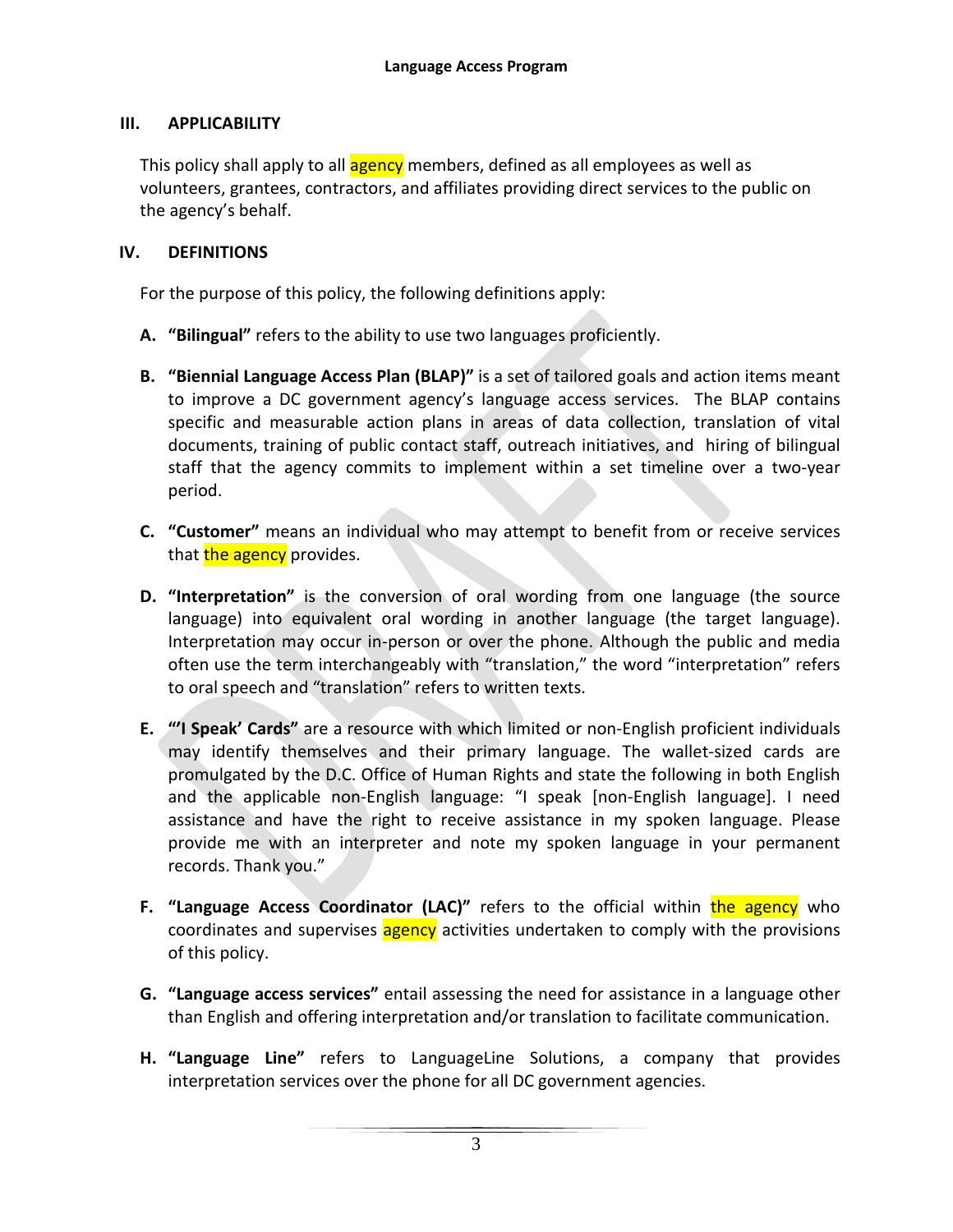- **I. "Language ID Guide"** is a tool that Language Line provides for identifying a customer's primary language. The Language Access Coordinator supplies this tool to members.
- **J. "Language threshold"** denotes **agency** exposure to a non-English language spoken by a limited or non-English proficient population that constitutes 3% of the agency's customers or 500 individuals, whichever is less. Once the agency reaches the threshold for a language, the agency must provide translations of vital documents in that language.
- **K. "Limited English proficient (LEP)"** describes an individual who does not use English as a primary language and who has a limited ability to speak, read, write, or understand English.
- **L. "Members"** are all agency employees, as well as volunteers, grantees, contractors, and affiliates providing direct services to the public on behalf of the agency.
- **M. "Non-English proficient (NEP)"** describes an individual who does not speak, read, write, or understand English.
- **N. "Primary language"** indicates the language that a customer is most comfortable using. It is usually (but not always) the person's first or native language.
- **O. "Translation"** is the conversion of written wording from one language (the source language) into an equivalent wording in another language (the target language). Although the public and media often use the term interchangeably with "interpretation," the word "translation" refers to written texts and "interpretation" refers to oral speech. There are two forms of translation:
	- (1) Written translation is the conversion of written text from the source language into written text in the target language.
	- (2) Sight translation is the oral rendering of a written text from the source into the target language; it is not normally a direct word-for-word translation.
- **P. "Vital documents"** include the applications, notices, forms, agreements, and outreach materials that the agency publishes or distributes to inform customers about their rights or eligibility requirements for participation in agency programs.

## <span id="page-3-0"></span>**V. REGULATIONS**

#### <span id="page-3-1"></span>**A. Data collection**

The agency must collect and report data on the non-English languages spoken by LEP/NEP customers and the resources available to provide language assistance to LEP/NEP customers. This data collection serves two purposes: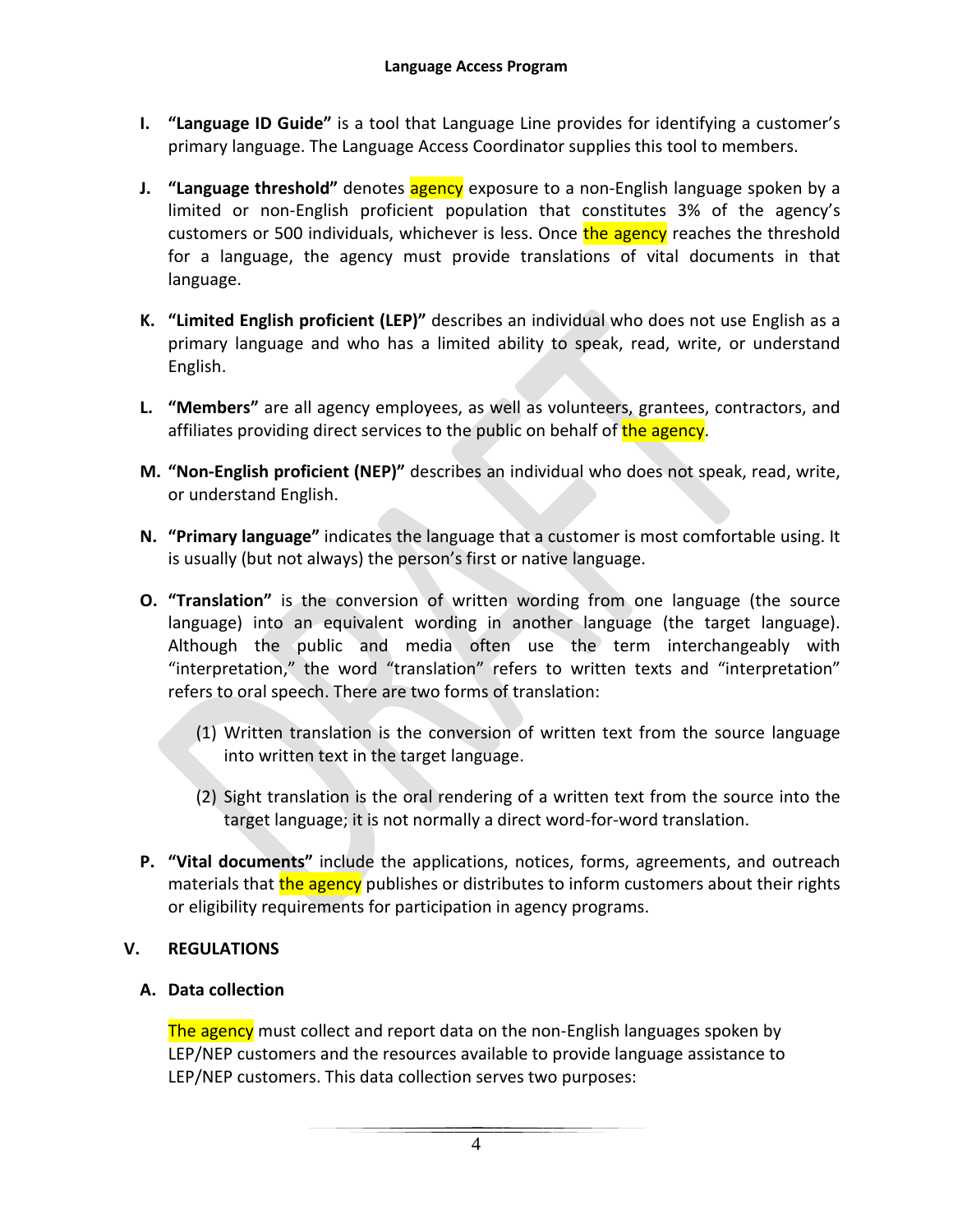- (1) To determine whether the agency has reached the language threshold for a given non-English language, establishing the language(s) into which the agency must translate its vital documents; and
- (2) To record the customer's primary language in LEP/NEP case files, ensuring that further interactions with previously identified LEP/NEP customers include appropriate language accommodations.

Accordingly, members shall document all agency encounters with LEP/NEP customers. The Language Access Coordinator shall report the resulting data to the D.C. Office of Human Rights both *quarterly* and annually. At the end of each fiscal year, the Language Access Coordinator shall submit an implementation report identifying the non-English languages that meet the agency's language threshold, as well as the resources available to the LEP/NEP populations who speak these languages.

## <span id="page-4-0"></span>**B. Signage**

Members must ensure that all **agency** facilities that are open to the public – including mobile locations – feature visible signage informing customers of their rights to obtain assistance in a language they can understand, free of charge. Signage must include information in all non-English languages that meet the agency's language threshold. To inform the public of language access services, **agency** facilities shall feature the following signs and posters:

- (1) Language Line Desktop Language ID Guides
- (2) [*List agency-specific posters or signs.*]

## <span id="page-4-1"></span>**C. Translation**

The agency must provide written translations of vital documents into all non-English languages that meet the agency's language threshold. These documents include but are not limited to applications, notices, complaint forms, outreach materials, and other documents regarding customer rights or program eligibility requirements. Translations of vital documents must be as accessible to the public as the English versions are. To this end, members shall distribute the translations within the agency, make them accessible at the entry points of agency facilities, and post them online.

## <span id="page-4-2"></span>**D. Interpretation**

Members must establish and maintain full and effective communication with customers of all English proficiency levels. To this end, members shall offer interpretation services either over the phone or in person, whichever is more effectual, in the primary languages of all customers identified as LEP/NEP. In so doing, members shall: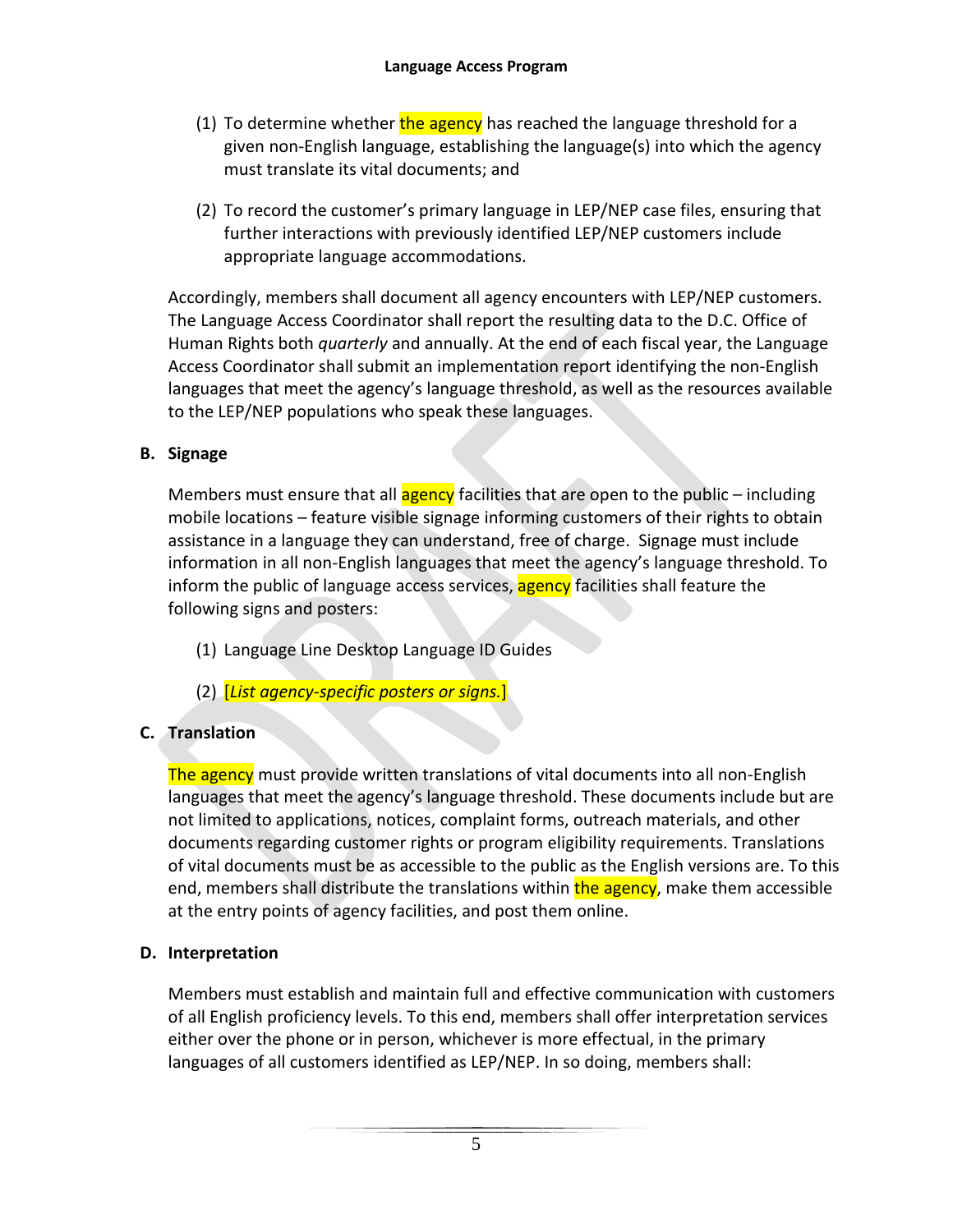- (1) Avoid assumptions about a customer's primary language and make every effort to ascertain it (for example, some Central Americans use an indigenous dialect as their primary language rather than Spanish);
- (2) Provide interpretation whenever requested by a customer, regardless of the customer's perceived level of English proficiency;
- (3) Neither discourage LEP/NEP customers from seeking agency services, nor refuse agency services to such customers;
- (4) Deliver agency services in a timely manner, i.e., without delays that are significantly greater than those that English proficient customers experience;
- (5) Exclusively use professional and qualified interpreters to interpret for LEP/NEP persons, and **not** family, friends, neighbors, volunteers, bystanders, or children;
- (6) Provide interpretation for LEP/NEP customers attending agency public meetings if the agency receives notice of their presence at least five (5) business days in advance of the public meeting; and
- (7) Make interpretation services available to LEP/NEP customers who participate directly in **agency** administrative hearings, whether or not the customer is accompanied by an advocate or attorney.

## <span id="page-5-0"></span>**E. Waiver of language access rights**

LEP/NEP customers may insist on using a family member or friend as their interpreter, or may otherwise refuse the agency's language access services. In such cases, the agency must obtain written consent that waives the customer's rights to translation and interpretation services. To do so, agency members must provide customers with a waiver form in their primary language, which the Office of Human Rights supplies. If a written translation is not available in the customer's primary language or if the customer is unable to read, the agency may use sight translation to convey the contents of the waiver form to the customer.

#### <span id="page-5-1"></span>**F. Bilingual staff**

The Language Access Coordinator shall maintain a list of bilingual staff members who agree to act as interpreters for the LEP/NEP population whose primary language they speak. Staff interpreters must be able to:

- (1) Communicate fluently and accurately in the non-English language(s) in which they claim proficiency;
- (2) Interpret exact concepts without distorting meaning in either language; and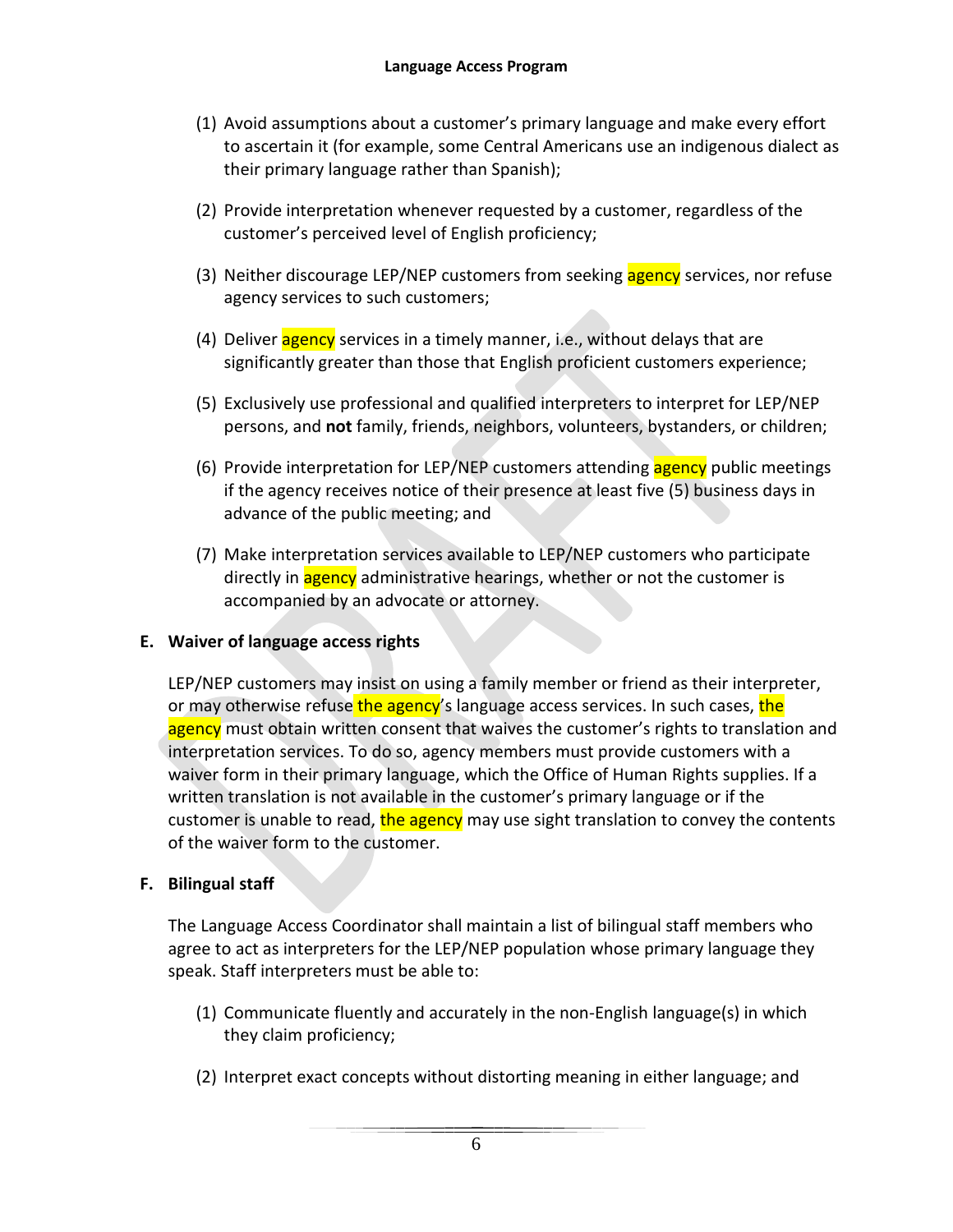(3) Understand the obligations of confidentiality as appropriate.

The agency shall take reasonable steps to screen self-identified bilingual staff members who request to be placed on the list of staff interpreters. Based on this list of available staff interpreters and both the established and anticipated demand for language access services, the agency shall determine its existing capacity for assisting LEP/NEP customers. To the extent that it requires additional capacity for providing interpretation services, the agency must give preference to qualified bilingual individuals when hiring for existing budgeted vacant public contact positions.

#### <span id="page-6-0"></span>**G. Language access training**

All agency members in public contact positions must be proficient in the requirements and legal obligations for serving LEP/NEP customers. To this end, members must attend either web-based or in-person trainings provided by the D.C. Office of Human Rights. Training shall occur as part of the onboarding process for new members, and as part of continued professional development for existing members. The Biennial Language Access Plan shall outline the details of **agency** training on language access.

#### <span id="page-6-1"></span>**H. Outreach**

The agency must develop a plan for conducting outreach to LEP/NEP communities in order to disseminate information about its language access services. Outreach activities may include, but are not limited to, the following:

#### [*Amend the list to reflect outreach initiatives appropriate to the agency.*]

- (1) Conducting public meetings;
- (2) Organizing events such as fairs, forums, and educational workshops;
- (3) Deploying mobile units to visit community centers, community based organizations, or schools;
- (4) Disseminating information through in-language or ethnic media outlets, including local television, newspapers, blogs, and radio programs;
- (5) Deploying outreach personnel to perform regular walk-throughs in LEP/NEP communities;
- (6) Partnering with community-based organizations for the implementation of projects and/or delivery of services;
- (7) Distributing flyers, brochures, and other printed material in diverse languages and at diverse locations;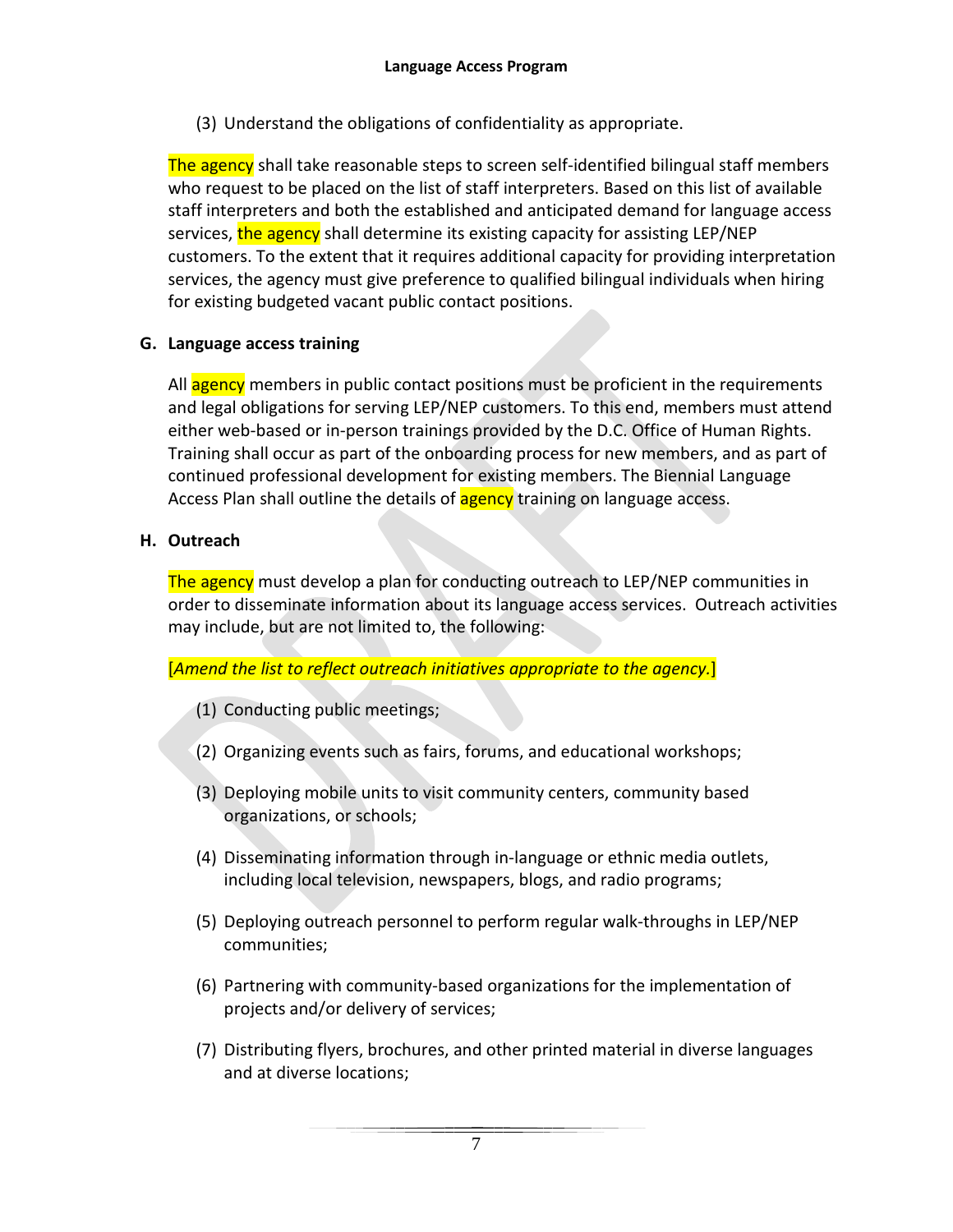- (8) Disseminating information through the agency's websites;
- (9) Issuing press releases in diverse languages and directing those press releases to media outlets serving LEP/NEP communities;
- (10) Implementing a topic-specific campaign to raise awareness of a particular service or project in an LEP/NEP community;
- (11) Sponsoring educational, informational, cultural, and/or social events in LEP/NEP communities;
- (12) Participating in LEP/NEP community events and/or meetings;
- (13) Inviting LEP/NEP community members to visit agency service site(s) and facilities;
- (14) Cosponsoring community events with community-based organizations that serve LEP/NEP communities;
- (15) Participating in and/or cosponsoring events that target the District's LEP/NEP communities with other District government agencies; and
- (16) Organizing regular needs assessment meetings with LEP/NEP community-based organizations.

## <span id="page-7-0"></span>**I. Funded entities and contractors**

Funded entities, or contractors hired by the agency to carry out services, programs, or activities directly to the public are required to a) collect data regarding contact with LEP/NEP customers and report this data to the agency on a quarterly basis, b) provide oral interpretation services, c) translate vital documents, and d) train personnel on all compliance requirements according to the same standards required of the agency.

#### <span id="page-7-1"></span>**J. Language access complaints**

Any person or organization may file a public complaint alleging a violation of the Language Access Act. The D.C. Office of Human Rights addresses these complaints, which may regard both individual and systemic noncompliance. A customer may file the complaint directly, but a person or organization with an interest in the customer's welfare may also file a complaint on the customer's behalf. Members shall in no way retaliate against complainants and/or their representatives, and shall provide these persons or organizations with the same level of service that other customers receive. Should a customer wishing to file a language access complaint contact the agency, members shall report the incident to the Language Access Coordinator, and provide the customer with the following resources:

(1) The Office of Human Rights Language Access Complaint Form;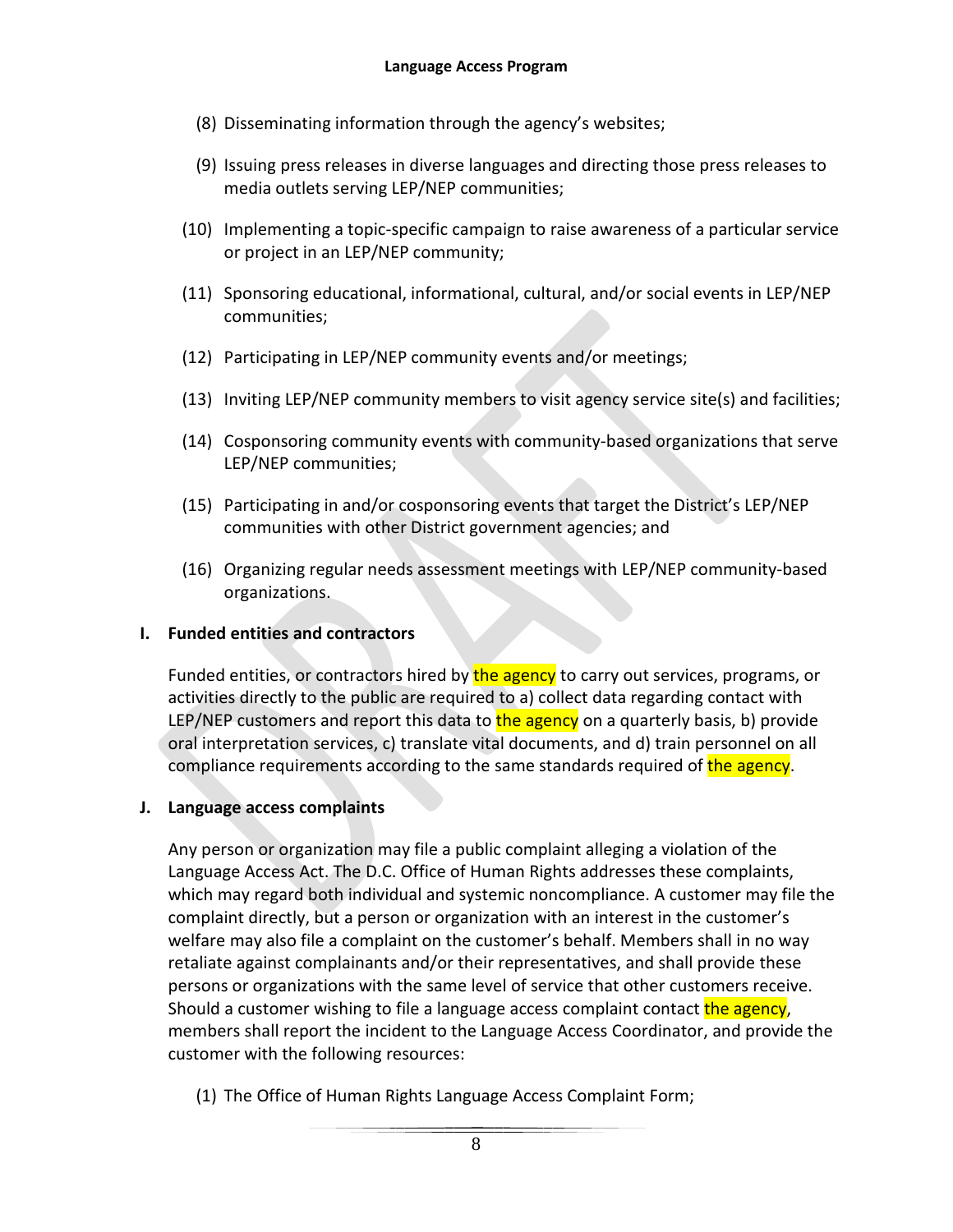- (2) The URL for the online Office of Human Rights Language Access Complaint Form (http://ohr.dc.gov/webform/language-access-public-complaint-form); and/or
- (3) The Office of Human Rights phone number (**202-727-4559**).

## <span id="page-8-0"></span>**K. Resources**

Members shall have the following resources available to better serve LEP/NEP customers: digital and hard-copy translations of vital documents; access to contracted in-person and telephonic interpreters, as well as to the list of **agency** bilingual staff interpreters; materials from the Office of Human Rights, such as "I Speak" Cards and Language ID Guides; [*add any agency-specific resources, e.g., dual handset telephones*]; and training as outlined in the agency's Biennial Language Access Plan.

## <span id="page-8-1"></span>**VI. PROCEDURES**

[*The following procedures are suggested examples; amend as necessary to apply to the agency.*]

## <span id="page-8-2"></span>**A. Identifying LEP/NEP persons**

Members must keep in mind the fact that LEP/NEP designations are context-specific; LEP/NEP persons may possess sufficient English language skills to function in certain types of communication (e.g., speaking or listening), but still be LEP/NEP for other purposes (e.g., reading or writing). When members suspect or are told that customers they encounter are LEP/NEP, they shall use the following protocol to determine whether or not the customers are actually LEP/NEP:

- **1.** Ask: "Do you speak English very well?"
	- **a.** If the person answers "Yes," continue communicating with the person in English. Individuals who speak any non-English language and also report speaking English "very well" should be regarded as English proficient and should not be considered LEP/NEP persons.
	- **b.** If the person answers "No," appears not to understand what the member is saying, otherwise indicates a lack of comprehension, or states "I speak it a little" or "I speak it okay," the member shall assume that the person is LEP/NEP and attempt to identify the primary language following the procedures described in part IV.B of this policy. Individuals who report speaking English as anything less than "very well" (i.e., "well," "not well," or "not at all") must be regarded as LEP/NEP and eligible to receive language access services.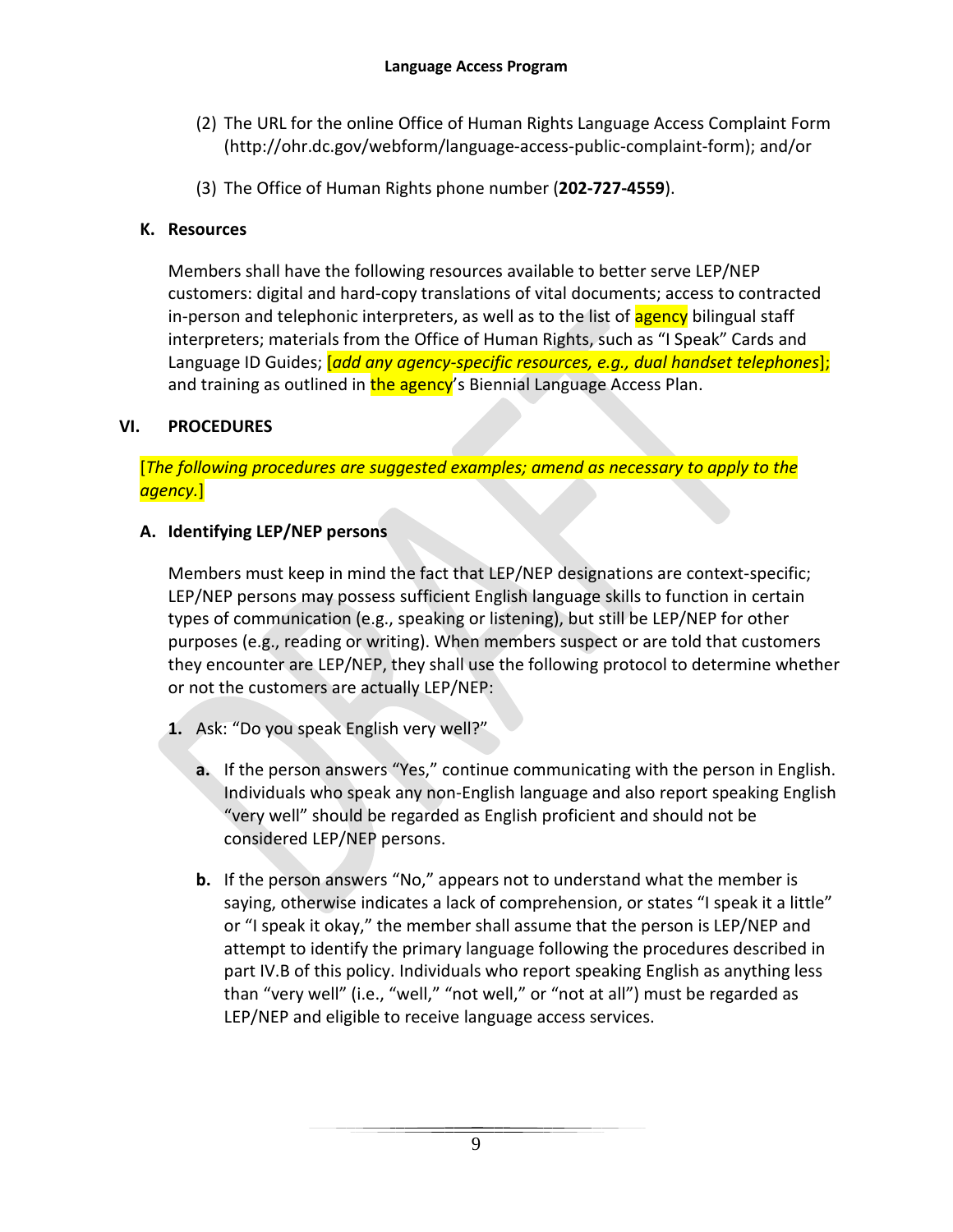- **2.** If the LEP/NEP person can speak or understand some English, the member shall state: "I can request an interpreter in your language to interpret for you in person or over the phone. Would you like me to get an interpreter?"
	- **a.** If the LEP/NEP person answers "Yes," the member shall:
		- **1)** Proceed to identify the LEP/NEP person's primary language as specified in Part VI.B below; and
		- **2)** Obtain an interpreter to facilitate communication with the LEP/NEP person.
	- **b.** If the LEP/NEP person answers "No," the member shall:
		- **1)** Ensure that the LEP/NEP person understood the question and confirm that the customer does not want an interpreter.
		- **2)** If the LEP/NEP person confirms that an interpreter is not wanted, the member shall proceed with communicating in English.

#### <span id="page-9-0"></span>**B. Identifying the primary language**

Members must attempt to identify an LEP/NEP customer's primary language using the following three approaches:

**1.** Ask the LEP/NEP person and check for an "I Speak" Card.

Members may ask an LEP/NEP person: "What language do you speak?" or "What language do you speak the best?" If the LEP/NEP person understands and answers the question, and/or displays an "I Speak" Card, the member shall immediately follow the procedures in part VI.C.2 of this policy to obtain an interpreter for the primary language.

**2.** Use the Language ID Guide.

Language Line provides a guide for identifying a customer's primary language. Members obtain this guide from the Language Access Coordinator, and shall display it to LEP/NEP customers who are unable to identify their primary language in response to a member's questions. If the customer successfully identifies a language using the guide, members should follow procedures in part VI.C.2 of this policy to obtain an interpreter for this language.

**3.** Call Language Line.

If LEP/NEP customers do not appear able to read or understand the Language ID Guide or are otherwise unable to identify their primary language, members shall call the Language Line service by following the procedure outlined in part VI.C.2.b below.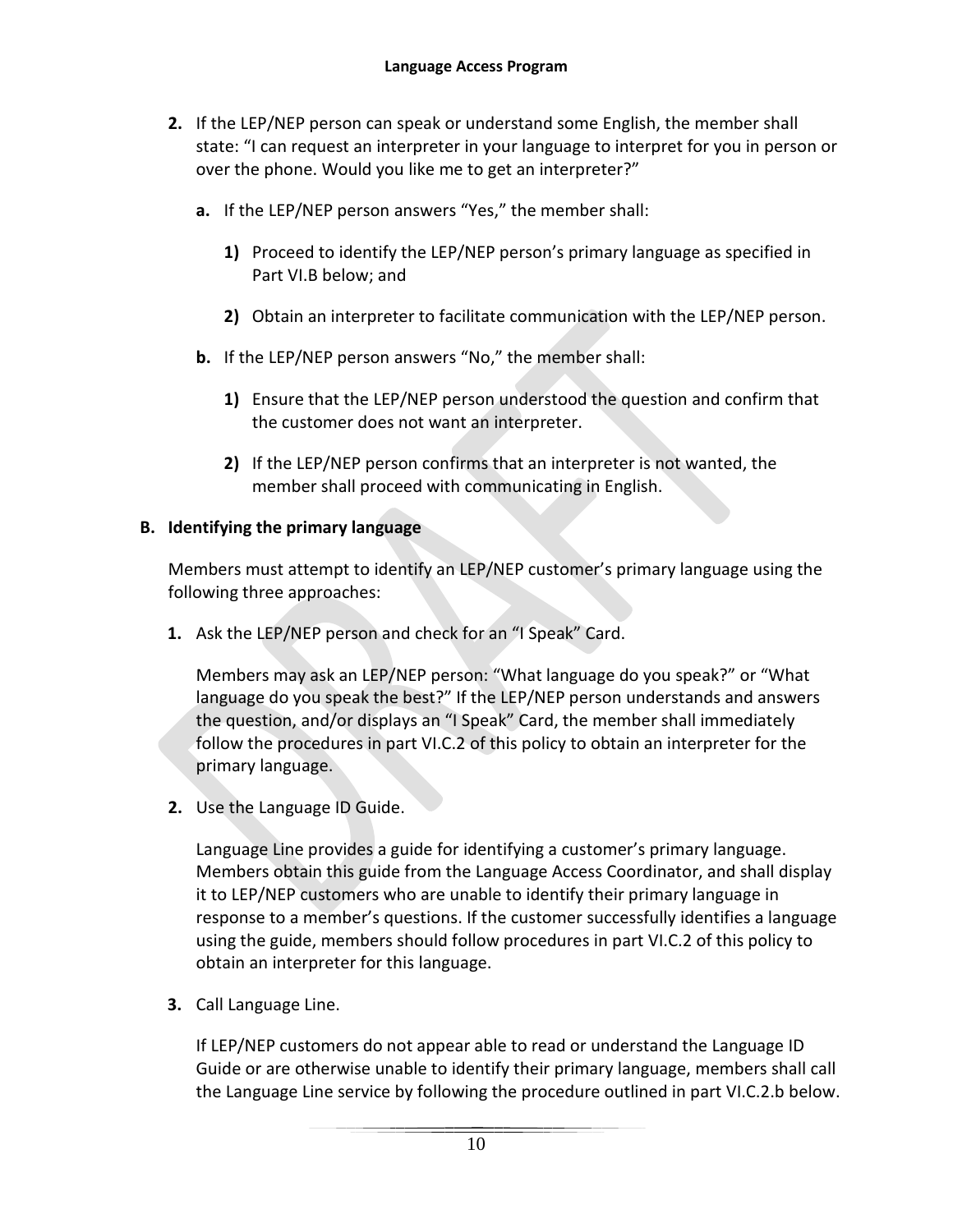With assistance from Language Line, members shall attempt to ascertain the LEP/NEP customer's language in order to obtain a suitable interpreter.

### <span id="page-10-0"></span>**C. Obtaining an interpreter**

Whenever an agency member contacts or is contacted by an LEP/NEP customer by telephone or in person, the member shall:

- **1.** Ascertain the LEP/NEP customer's English proficiency and primary language as described in parts VI.A and VI.B above, respectively; and
- **2.** Ascertain the availability of a bilingual member on the list of staff interpreters who speaks the non-English language in question.
	- **a.** If such a bilingual member is immediately available, the **agency** member serving as the point of contact shall transfer communication to the bilingual member.
	- **b.** If such a bilingual member is not immediately available, the **agency** member serving as the point of contact shall request an interpreter from Language Line by calling the Language Line number (**1-800-367-9559**) and providing the agency's Client ID, Organization Name, and Access Code. Members receive this information from the Language Access Coordinator.
- <span id="page-10-1"></span>**D. Collecting data**

[*Below, list the agency's specific databases, applications, and tracking systems that accommodate data collection on language proficiency.*]

The agency shall use the following mechanisms to collect data:

- **1.** Language Line Reports;
- **2.** Reception area or Information desk sign-in sheets that include multilingual language preferences;
- **3.** Flags/tags/specialized labels for LEP/NEP case files within the record management system;
- **4.** Drop down menu for language preference in the customer management tracking software;
- **5.** Unified tracking form for all field encounters that includes language preference;
- **6.** Reports from bilingual staff on the number of times they are asked to assist an LEP/NEP individual; and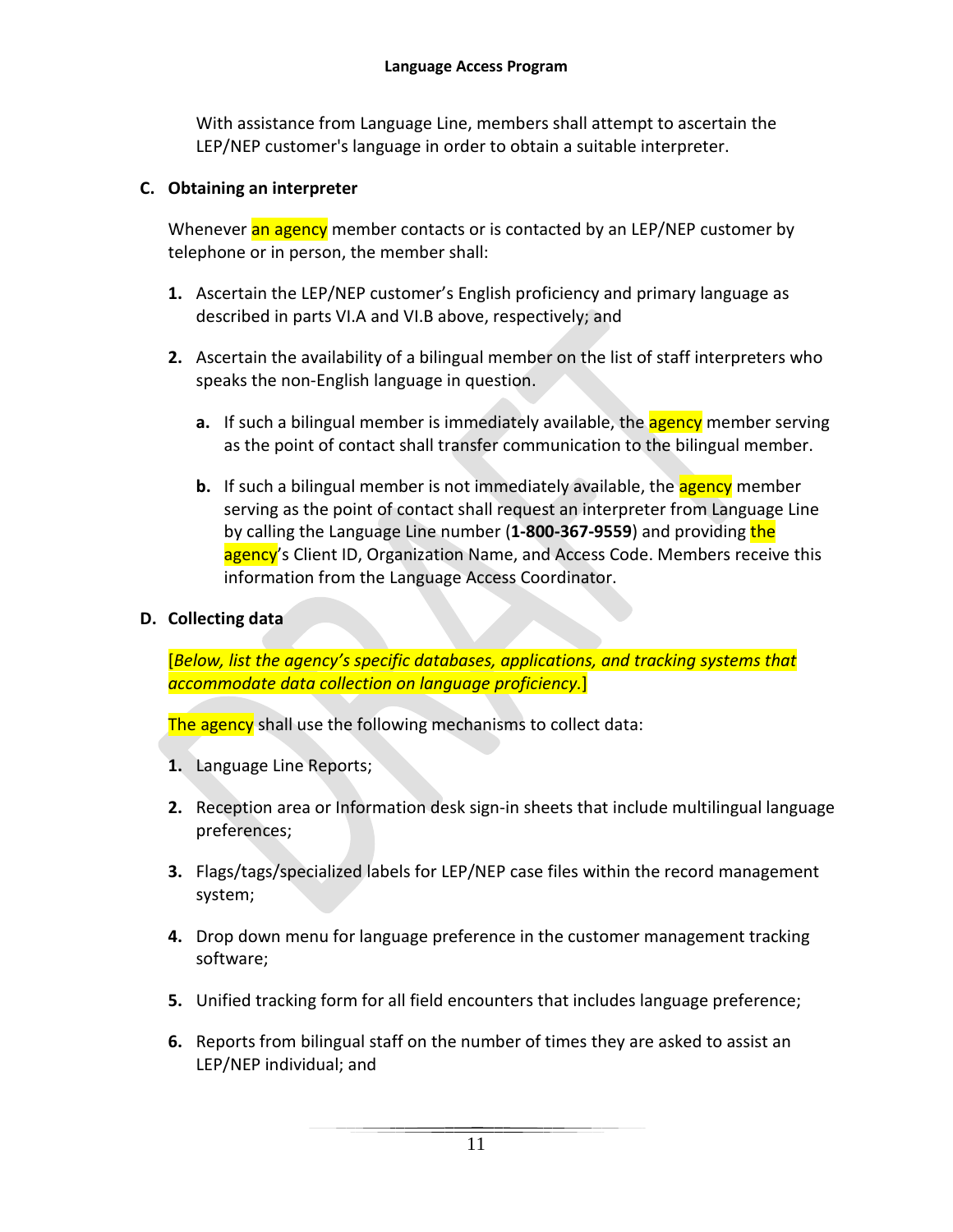**7.** Tally of customers who use interpretation equipment at outreach events.

## <span id="page-11-0"></span>**E. Translating vital documents**

- **1.** The Language Access Coordinator shall identify and maintain a record of all vital document translations.
- **2.** If a vital document translation is not available on the agency Internet or Intranet websites, members shall request a translation of that document by contacting [*insert contact person*].
- **3.** Should LEP/NEP persons require a vital document that has not been translated into their primary language, members shall follow the procedures outlined in part VI.C.2.b to contact Language Line. Members shall request a sight translation by reading the document to the Language Line interpreter.

### <span id="page-11-1"></span>**F. Written communication**

- **1.** If a member receives a letter or other written communication in a non-English language, and the member is not bilingual in that language, the written communication shall be forwarded to [*insert contact person*].
- **2.** Within two business days of receiving the letter, [*insert contact person*] shall respond to the sender with an acknowledgement letter in the sender's language, and arrange to have the original correspondence translated into English.
- **3.** Once the written communication is translated into English, [*insert contact person*] shall forward the English version of the communication to the intended agency recipient for response.
- **4.** The member responsible for writing the response shall do so and then forward the response to [*insert contact person*].
- **5.** [*Insert contact person*] shall arrange to have the response translated into the target language and mail the response to the sender, with a copy to the member who prepared the response.

## <span id="page-11-2"></span>**G. Funded entities and contractors**

The agency shall use the following procedures to ensure that funded entities and contractors hired by the agency comply with the requirements of the Act, according to the same standards required of the agency.

**1.** Include language access compliance requirements for funded entities and contractors in all Notices of Funding Availability (NOFA) and Requests for Proposal (RFP) issued by the agency.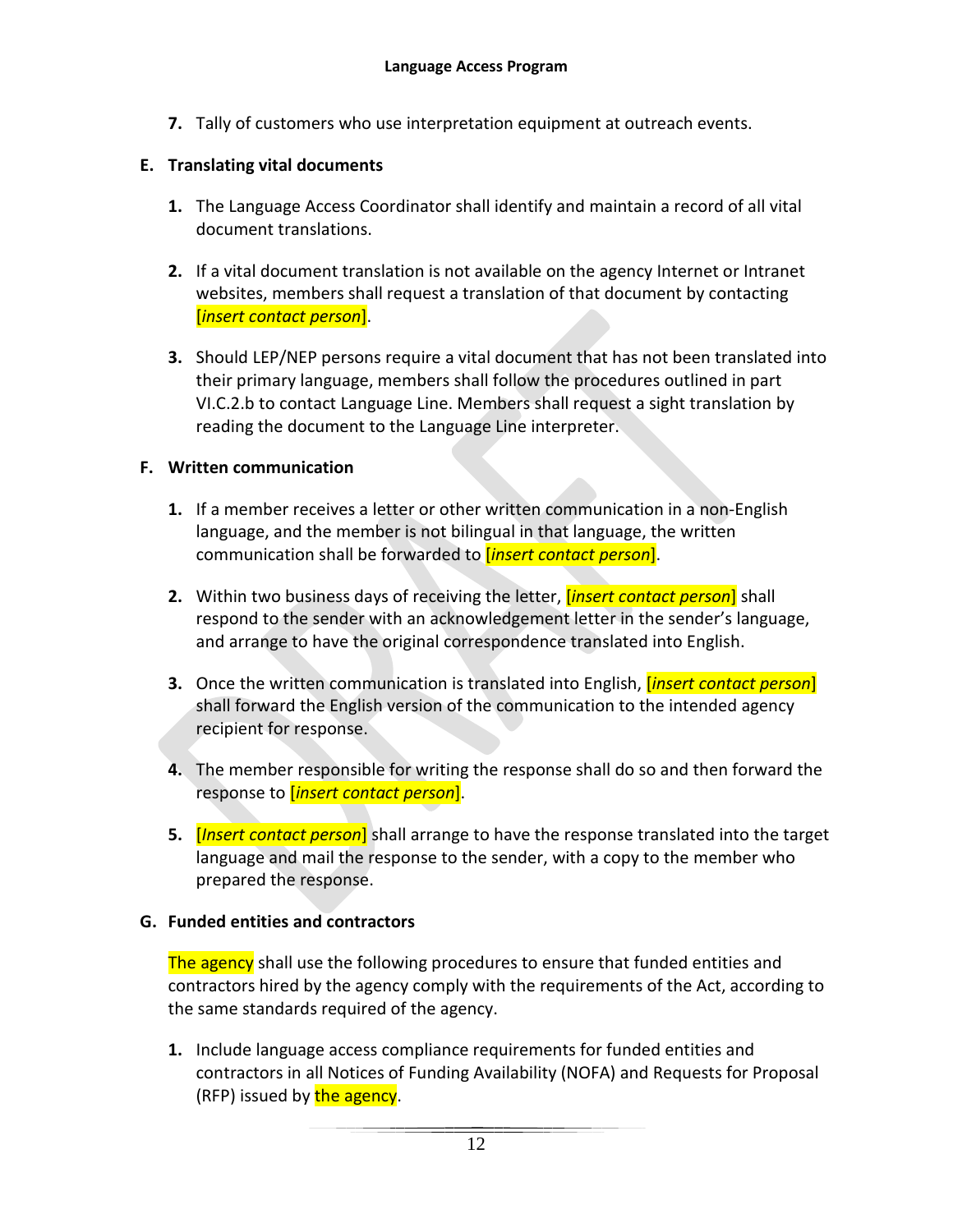- **2.** Require that all funded entities and contractors certify in writing that they will meet language access compliance requirements in contracts, memorandums of understanding, or work agreements signed between funded entity/contractor and the agency.
- **3.** Ensure that funded entities and contractors receive language access compliance training through OHR, or using training material approved by OHR.
- **4.** Provide guidance on language access compliance to funded entities and contractors by connecting them to translation and interpretation vendors, and by providing them with a clear process for collecting data and for reporting all encounters with LEP/NEP customers to the agency.

## <span id="page-12-0"></span>**H. Screening bilingual staff**

To determine the aptitude of bilingual staff members who wish to serve as interpreters, the Language Access Coordinator will implement the following screening process:

- **1.** A written language proficiency test;
- **2.** An oral language proficiency test; and
- **3.** Confidentiality training.

## <span id="page-12-1"></span>**VII. ROLES AND RESPONSIBILITIES**

- <span id="page-12-2"></span>**A. Agency Director**
	- **1.** Develop (or designate a member or team to develop) a Biennial Language Access Plan.
	- **2.** Establish (or designate a member or team to establish) procedures for:
		- **a.** Providing interpretation over the phone and in person;
		- **b.** Engaging in written communication with LEP/NEP customers;
		- **c.** Translating vital documents;
		- **d.** Collecting data on LEP/NEP encounters; and
		- **e.** Conducting community outreach.
	- **3.** Appoint a Language Access Coordinator responsible for overseeing the agency's BLAP and establish a Language Access Team to assist the LAC.

## <span id="page-12-3"></span>**B. Language Access Coordinator**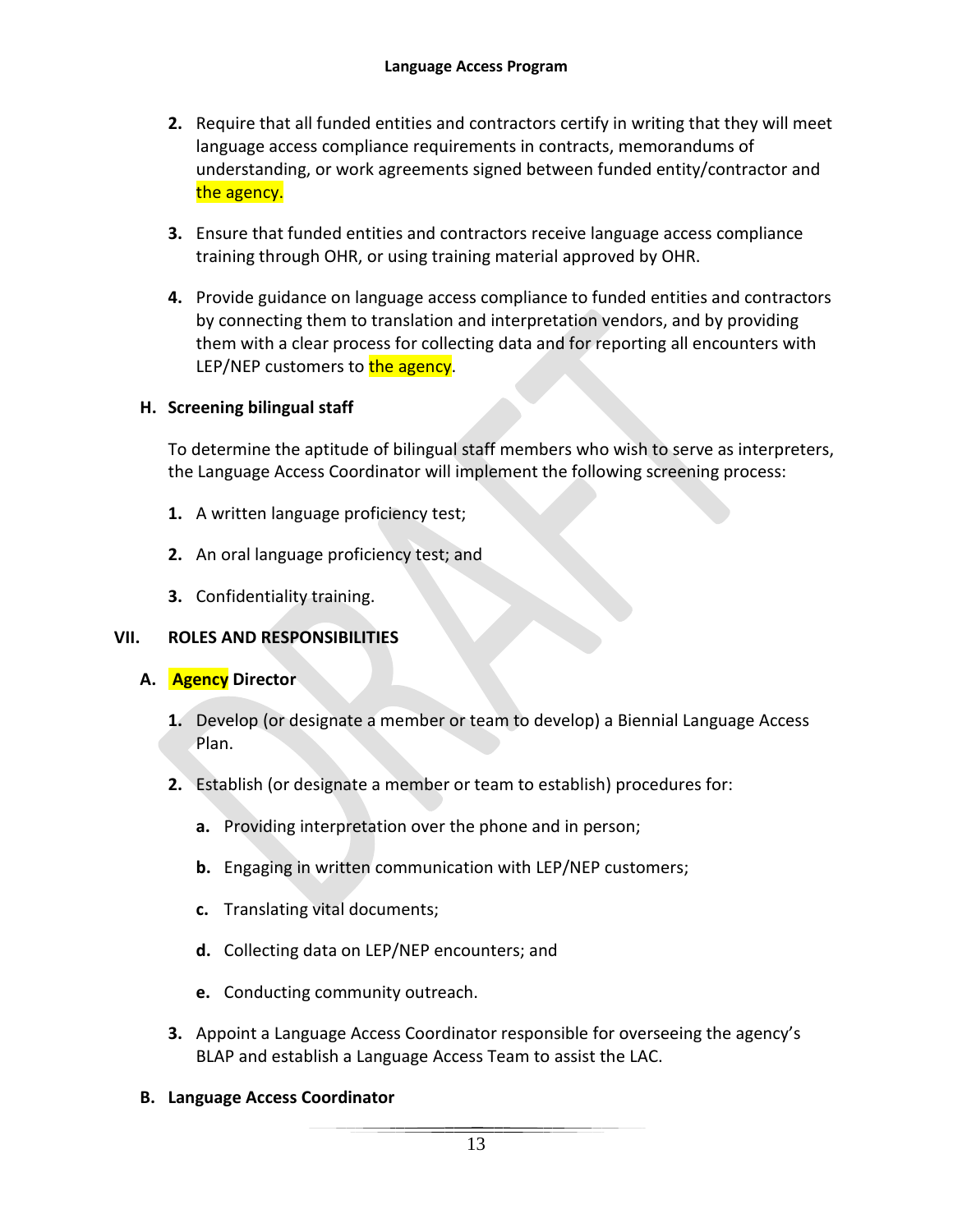- **1.** Ensure the agency's compliance with the Language Access Act of 2004 and corresponding guidelines and regulations.
- **2.** Oversee the implementation of the agency's Biennial Language Access Plan and submit a quarterly progress report to the Language Access Director at the Office of Human Rights.
- **3.** Provide guidance, advice, resources, and training to **agency** members regarding the language access services.
- **4.** Identify and screen bilingual staff members to serve as agency interpreters.
- **5.** Identify and maintain a record of the agency's vital documents.
- **6.** Track, monitor, and investigate public complaints regarding alleged language access violations at the agency.
- **7.** Recommend corrective action for conduct contrary to this policy.

#### <span id="page-13-0"></span>**C. Language Access Team**

- **1.** Assist the LAC with data collection, annual reporting, customer complaints, training of personnel in public contact positions, and other elements of compliance.
- **2.** Comprise the following positions at the agency:

[*Amend the following list as appropriate.*]

- **a.** Senior Customer Service Manager
- **b.** Senior Agency Contracting Officer
- **c.** Senior Public Information Officer
- **d.** Senior Human Resources Specialist
- **e.** Division or Program Director [*List all that apply.*]

#### **VIII. APPROVAL**

This policy is effective immediately upon signature.

**Agency** Director Signature **Date Date** 

Effective Date: Month Day, Year